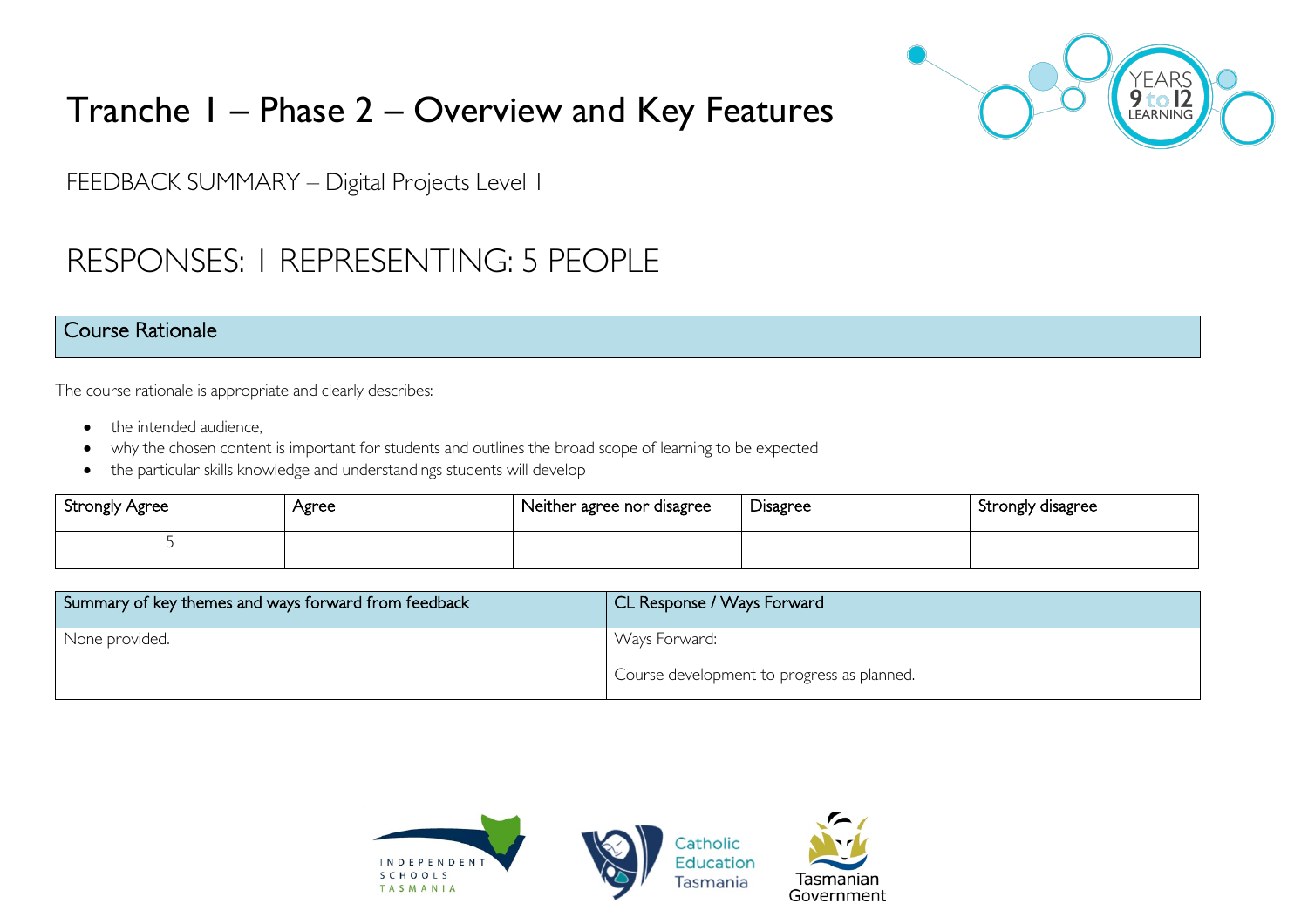## Pathways In

The pathways in are appropriate and clearly describes all relevant pathways.

| Strongly Agree | Agree | Neither agree nor disagree | Disagree | Strongly disagree |
|----------------|-------|----------------------------|----------|-------------------|
|                |       |                            |          |                   |

| Summary of key themes and ways forward from feedback                                                              | CL Response / Ways Forward                                                                                                                                                  |
|-------------------------------------------------------------------------------------------------------------------|-----------------------------------------------------------------------------------------------------------------------------------------------------------------------------|
| Suggestion: No particular pathway in required. The Australian Curriculum<br>Digital Technologies is an advantage. | Response:<br>This course may not be the most appropriate pathway for students who have<br>achieved successfully at The Australian Curriculum Digital Technologies band 7-8. |

### Learning Outcomes

- Learning outcomes describe observable and measurable behaviours so that valid judgements can be made about whether students have achieved the learning outcomes and at what level.
- Clear learning outcomes are important because they communicate to students what they are expected to do as a result of successfully completing a course or module.

#### In consideration of the learning outcomes identified in this paper do they clearly describe what students will be able to do on successful completion of a course (or module of work)?

| Yes | No |
|-----|----|
|     |    |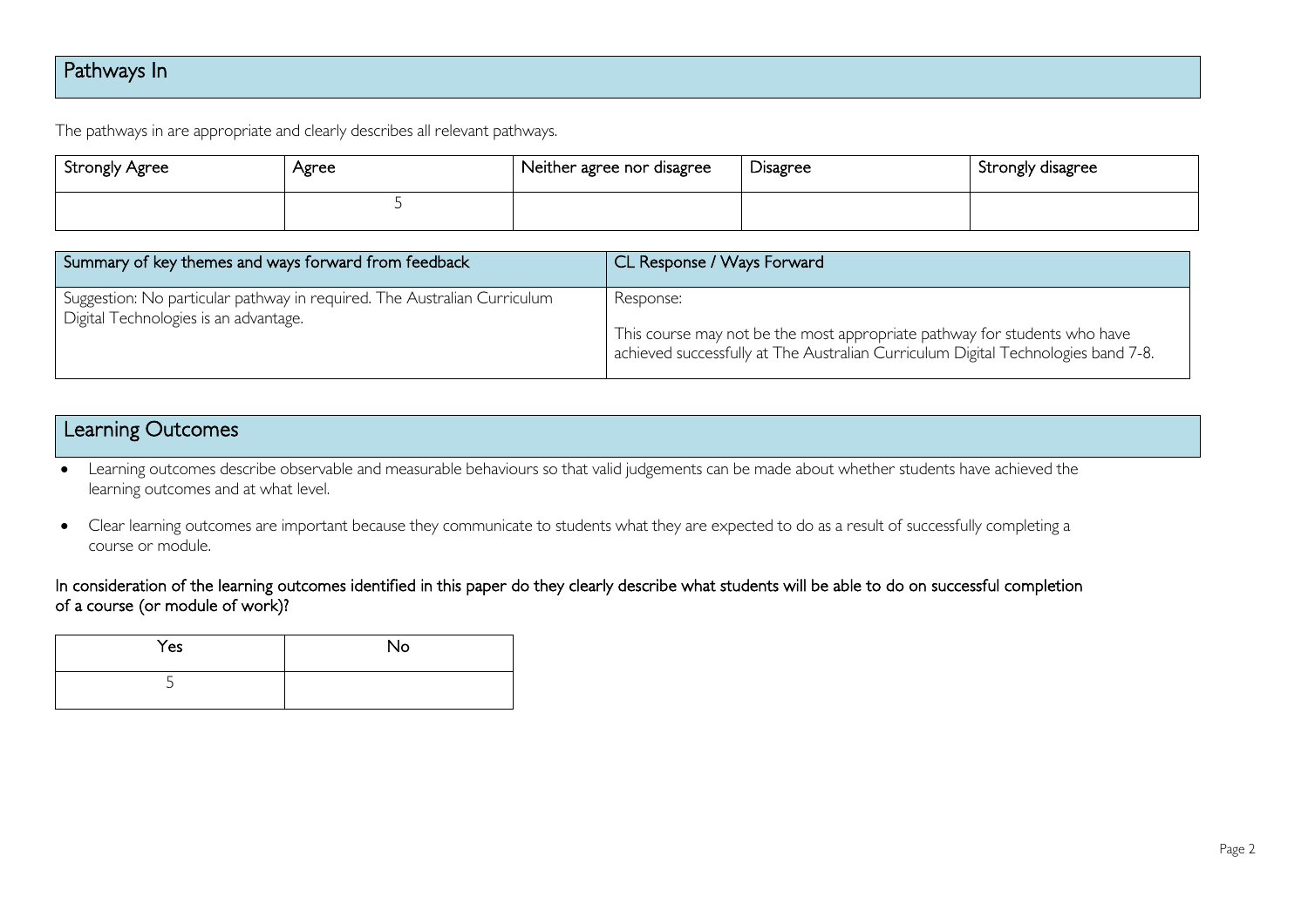| Summary of key themes and ways forward from feedback | CL Response / Ways Forward                 |
|------------------------------------------------------|--------------------------------------------|
| None provided.                                       | Ways Forward:                              |
|                                                      | Course development to progress as planned. |

## Course Structure

- All course structures for Tranche 1 courses are aligned to the Integrated Policy Model.
- All courses will be 150 hours in length, and divided equally into three weighted modules of 50 hours each.

#### Do you agree with the proposed organisation of modules identified in this paper?

| Yes | <b>No</b> |
|-----|-----------|
| ی   |           |

| Summary of key themes and ways forward from feedback                                                                                                                                          | CL Response / Ways Forward                                  |
|-----------------------------------------------------------------------------------------------------------------------------------------------------------------------------------------------|-------------------------------------------------------------|
| Noting that structure mirrors the Level 2 combination of 50hr courses<br>packaged by many schools.<br>Support for guided projects in module 2 followed by negotiated projects in<br>module 3. | Ways Forward:<br>Course development to progress as planned. |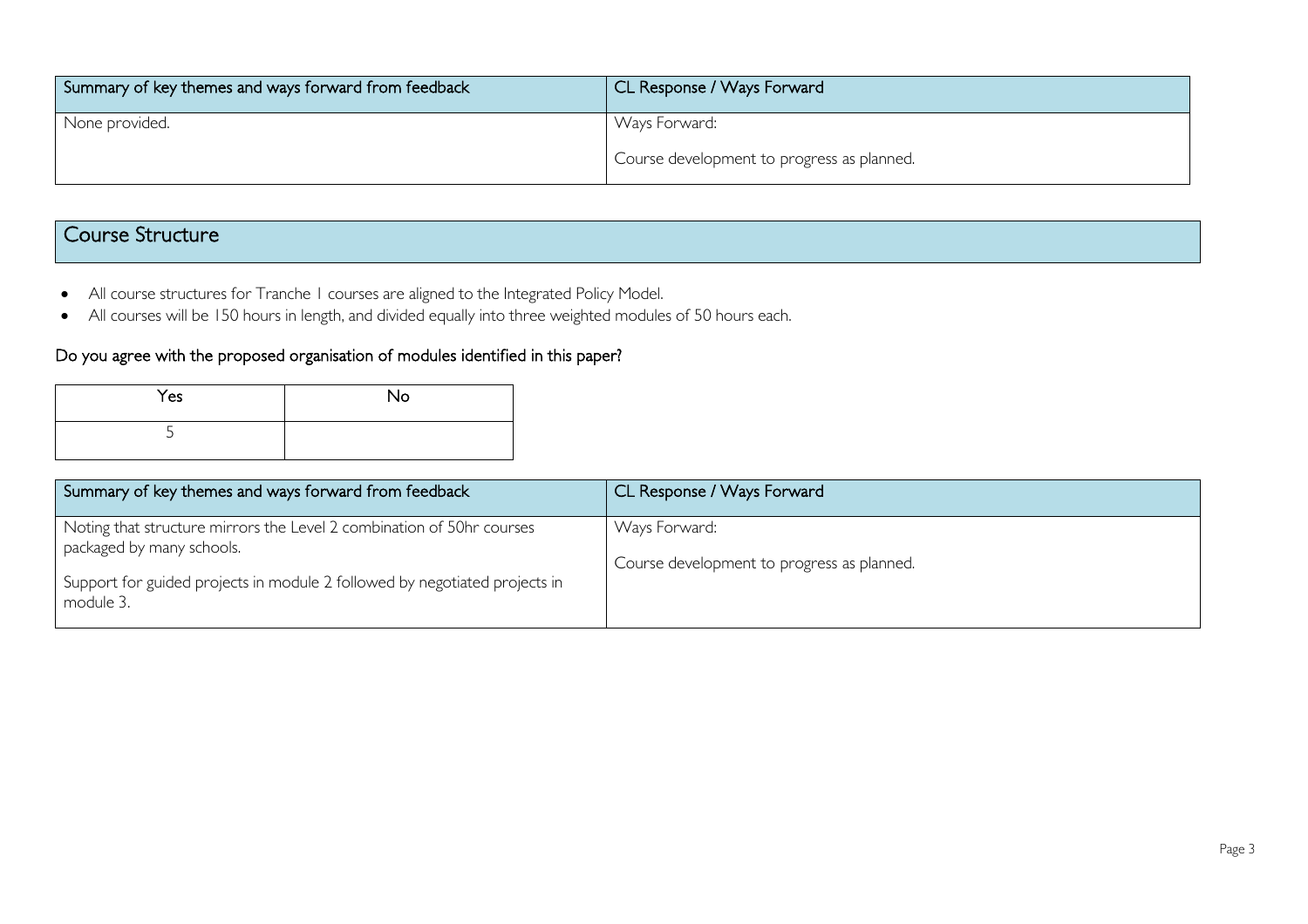# Delivery Sequence

#### Do you agree with the course delivery sequence proposed in this paper?

| Yes | <b>No</b> |
|-----|-----------|
|     |           |

| Summary of key themes and ways forward from feedback          | CL Response / Ways Forward                            |
|---------------------------------------------------------------|-------------------------------------------------------|
| 'No' chosen as 'not applicable' wasn't an available response. | Ways Forward:                                         |
|                                                               | Course delivery to be developed through consultation. |

### Module Content

Please note that the descriptions of module content may vary from course to course for example:

- some will identify specific themes, concepts and topics to organise course content.
- some *may* enable teacher/learner choice of themes, concepts and topics.

#### Do you agree with the module content proposed in this this paper?

| Yes | No |
|-----|----|
| -   |    |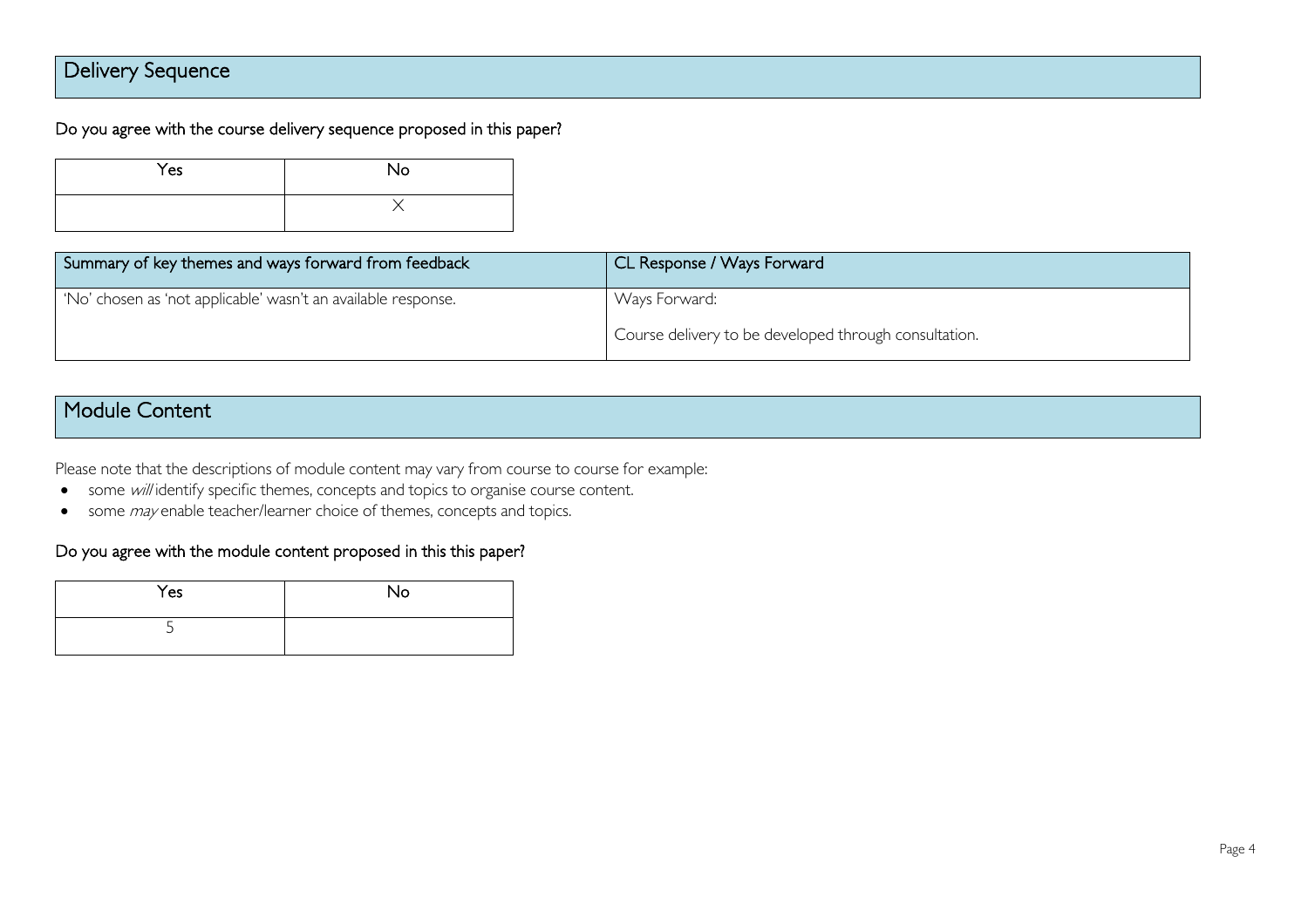| Summary of key themes and ways forward from feedback                                                                                                                                                                                                                                                                                                                                                                                     | CL Response / Ways Forward                                                                                                                                                  |
|------------------------------------------------------------------------------------------------------------------------------------------------------------------------------------------------------------------------------------------------------------------------------------------------------------------------------------------------------------------------------------------------------------------------------------------|-----------------------------------------------------------------------------------------------------------------------------------------------------------------------------|
| Suggestion: develop a Level 2 Digital Projects to build on learning in Level 1<br>Digital projects and aligned to the 9/10 Australian Curriculum Digital<br>Technologies descriptors/elaborations.<br>Module 3 – suggested themes need reconsidering e.g.<br>Theme I - could be more than programming focus - robotics and smart tech<br>Intelligent systems/programming applications and Theme 2 - Emerging and<br>Future technologies? | Response:<br>Suggestions made will inform course writing in collaboration with critical friends and<br>school sponsors during the development of the content of the course. |
| Robotics should go under Programming rather than digital technologies<br>$\bullet$                                                                                                                                                                                                                                                                                                                                                       |                                                                                                                                                                             |
| Smart technologies should also go under Programming                                                                                                                                                                                                                                                                                                                                                                                      |                                                                                                                                                                             |
| Al should not be in same sequence as VR/AR<br>$\bullet$                                                                                                                                                                                                                                                                                                                                                                                  |                                                                                                                                                                             |
| Drone Programming - should possibly be included in programming,<br>depending on the detailed content                                                                                                                                                                                                                                                                                                                                     |                                                                                                                                                                             |
| Internet of Things is a grey area<br>$\bullet$                                                                                                                                                                                                                                                                                                                                                                                           |                                                                                                                                                                             |
| Might need another name for Theme 2 - Digital Technologies not quite<br>$\bullet$<br>accurate                                                                                                                                                                                                                                                                                                                                            |                                                                                                                                                                             |
| if electronics is to be included, we suggest calling it Digital Electronics -<br>would it include things like logic circuits?                                                                                                                                                                                                                                                                                                            |                                                                                                                                                                             |